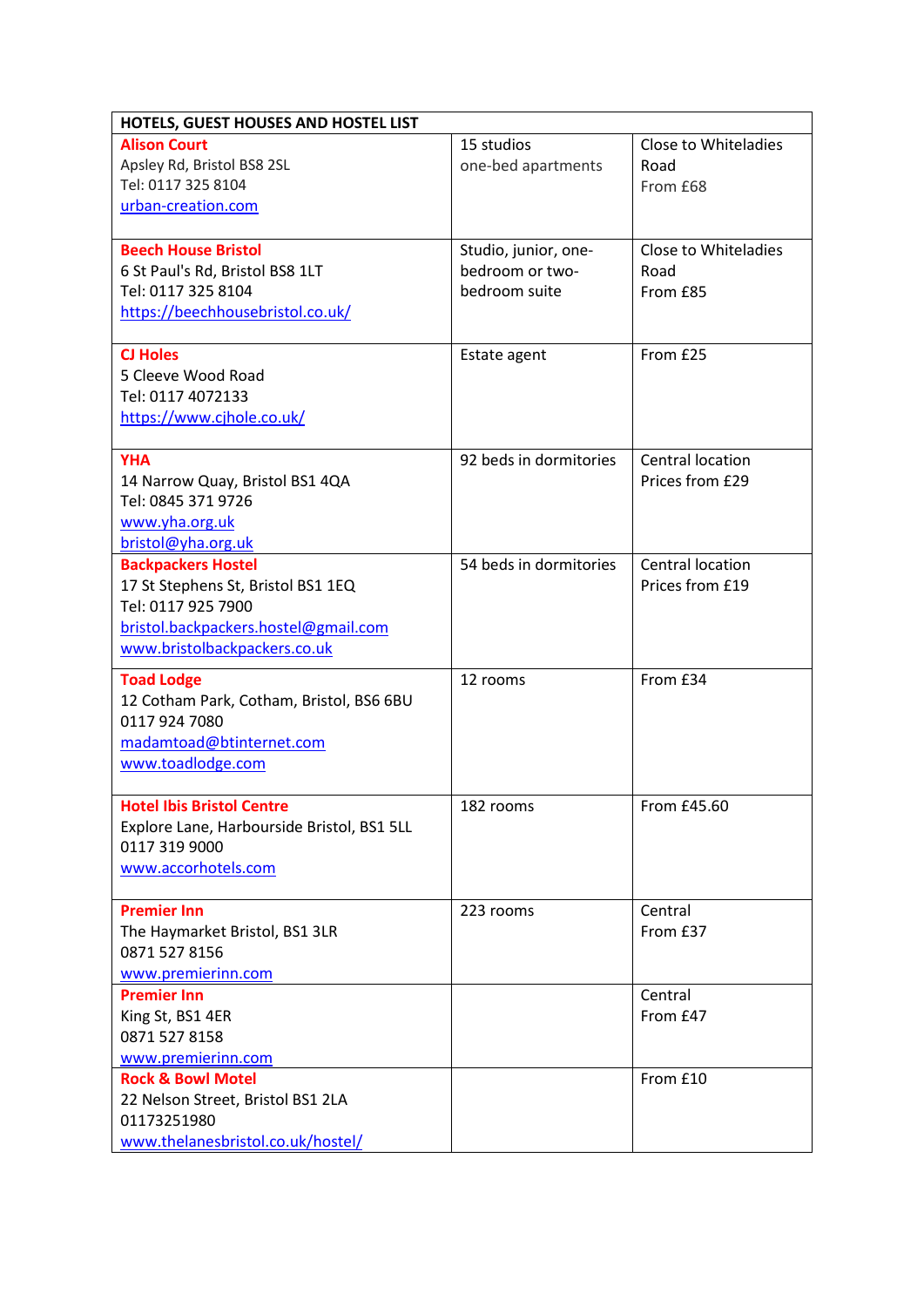| <b>The Full Moon Backpackers</b><br>1 North Street, Stokes Croft, Bristol BS1 3PR<br>0117 9245007<br>www.fmbristol.co.uk                                                        |                 | From £19.00                                         |  |  |
|---------------------------------------------------------------------------------------------------------------------------------------------------------------------------------|-----------------|-----------------------------------------------------|--|--|
| <b>Holiday Inn Express</b><br>South End House, Temple Gate, Bristol BS1<br>6PL<br>08719021543<br>info@expressbristolcity.co.uk<br>www.ihg.com/holidayinnexpress                 | 96 rooms        | <b>Near Temple Meads</b><br>Station<br>From £54.32  |  |  |
| <b>Doubletree by Hilton</b><br>Redcliffe Way, Bristol, BS1 6NJ<br>0117 926 0041<br>Email from website, no email advertised<br>http://doubletree3.hilton.com                     | 201 rooms       | <b>Close to Temple Meads</b><br>Station<br>From £52 |  |  |
| <b>Travelodge</b><br>4A Anchor Road, Bristol, BS1 5TT<br>0871 984 6223<br>www.travelodge.co.uk                                                                                  | No single rooms | From £29.99                                         |  |  |
| <b>Berkeley Square Hotel</b><br>15 Berkeley Square, Clifton, Bristol BS8 1HB<br>https://cliftonhotels.com/bristol-<br>hotels/berkeley-square<br>01179254000                     |                 | Close to Clifton<br>Triangle<br>From £40.50         |  |  |
| <b>Glanville Guest House</b><br>122 Coronation Road, Southville, Bristol, BS3<br>1A <sub>Z</sub><br>0117 963 1634 or 0770 3069700<br>www.glanvilleguesthouse.co.uk              |                 | 10 mins walk from city<br>centre<br>From £42        |  |  |
| <b>Brooks Guest House</b><br>St Nicholas Market, City Centre, Bristol<br><b>BS1 1UB</b><br>0117 930 0066<br>info@brooksguesthousebristol.com<br>www.brooksguesthousebristol.com |                 | From £68                                            |  |  |
| <b>ACCOMMODATION CLOSE TO STOKE BISHOP HALLS OF RESIDENCE</b>                                                                                                                   |                 |                                                     |  |  |
| <b>Downlands House</b><br>33 Henleaze Gardens, Bristol, BS9 4HH<br>0117 962 1639                                                                                                | 10 rooms        | 10 mins walk of Stoke<br>Bishop Halls.<br>From £39  |  |  |
| <b>Westfield House</b><br>37 Stoke Hill, Sneyd Park, Bristol BS9 1LQ<br>0117 962 6119                                                                                           | 5 rooms         | Adjacent to Halls of<br>residence<br>From £130      |  |  |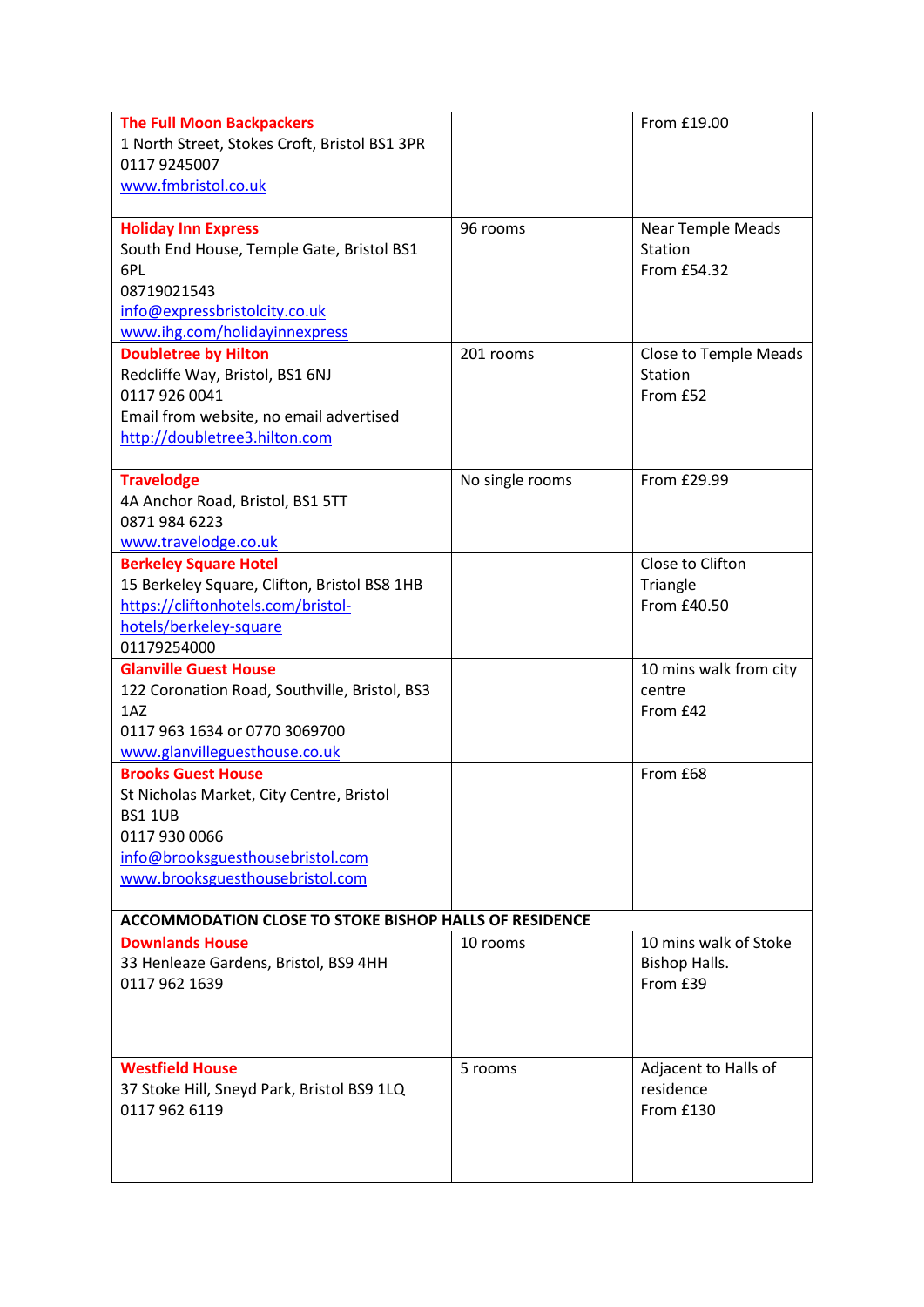| <b>Ferndale Mews</b>                                          | 3 rooms               | Close to Halls of      |  |
|---------------------------------------------------------------|-----------------------|------------------------|--|
| 3A Southfield Road, Westbury on Trym. Bristol                 |                       | Residence              |  |
| BS9 3BG                                                       |                       | From £69               |  |
| 07508 204322                                                  |                       |                        |  |
| info@ferndalemews.co.uk                                       |                       |                        |  |
| www.ferndalemews.co.uk                                        |                       |                        |  |
| ACCOMMODATION CLOSE TO CLIFTON AND THE BU UNIVERSITY PRECINCT |                       |                        |  |
| <b>Clifton Hotel</b>                                          | 59 rooms              | 5 mins walk from BU    |  |
| St Paul's Road, Clifton, BS8 1 LX                             |                       | precinct               |  |
| 0117 973 6882                                                 |                       | From £35.64            |  |
| Clifton@cliftonhotels.com                                     |                       |                        |  |
| <b>The Rodney</b>                                             | 31 rooms              | Close to student union |  |
| 4 Rodney Place, Clifton, Bristol BS8 4HY                      |                       | From £38               |  |
| 0117 973 5422 Rodney@cliftonhotels.com                        |                       |                        |  |
| www.cliftonhotels.com                                         |                       |                        |  |
|                                                               |                       |                        |  |
|                                                               |                       |                        |  |
| <b>The Washington</b>                                         |                       | From £46               |  |
| 11-15 St Paul's Road, Clifton, Bristol, BS8 1LX               |                       |                        |  |
| 0117 973 3980                                                 |                       |                        |  |
| www.cliftonhotels.com                                         |                       |                        |  |
|                                                               |                       |                        |  |
| <b>Arches House</b>                                           | 9 rooms               | 15 mins from BU        |  |
| 132 Cotham Brow, Cotham, Bristol BS6 6AE                      |                       | Precinct               |  |
| 0117 924 7398                                                 |                       | From £39               |  |
| reception@arches-hotel.co.uk                                  |                       |                        |  |
|                                                               |                       |                        |  |
| <b>Clifton Studios</b>                                        | 6 serviced apartments | From £80               |  |
| Studio 31 179 Whiteladies Road Clifton Bristol                | in 3 locations        |                        |  |
| <b>BS8 2AG</b>                                                |                       |                        |  |
| 0117 911 4655                                                 |                       |                        |  |
| enquiries@cliftonstudios.co.uk                                |                       |                        |  |
| cliftonstudios.co.uk                                          |                       |                        |  |
| <b>Clifton House</b>                                          | 23 rooms              | From £70               |  |
| 4 Tyndall's Park Road Clifton Bristol BS8 1PG                 |                       |                        |  |
| 0117 973 5407                                                 |                       |                        |  |
| enquiries@cliftonhousebristol.com                             |                       |                        |  |
| cliftonhousebristol.com                                       |                       |                        |  |
|                                                               |                       |                        |  |
| <b>Victoria Square Hotel</b>                                  | 40 rooms              | 10 mins walk from BU   |  |
| Victoria Square, Bristol, BS8 4EW                             |                       | Precinct               |  |
| 0117 973 9058                                                 |                       | From £50               |  |
| victoriasquare@btopenworld.com                                |                       |                        |  |
| www.victoriasquarehotel.co.uk                                 |                       |                        |  |
| <b>Avon Gorge Hotel</b>                                       | 76 Rooms              | From £119              |  |
| Sion Hill, Clifton, Bristol, BS8 4LD                          |                       |                        |  |
| 0117 973 8955                                                 |                       |                        |  |
| info@avongorge-hotel-bristol.com                              |                       |                        |  |
| www.avongorge-hotel-bristol.com                               |                       |                        |  |
| <b>ACCOMMODATION CLOSE TO UWE</b>                             |                       |                        |  |
|                                                               |                       |                        |  |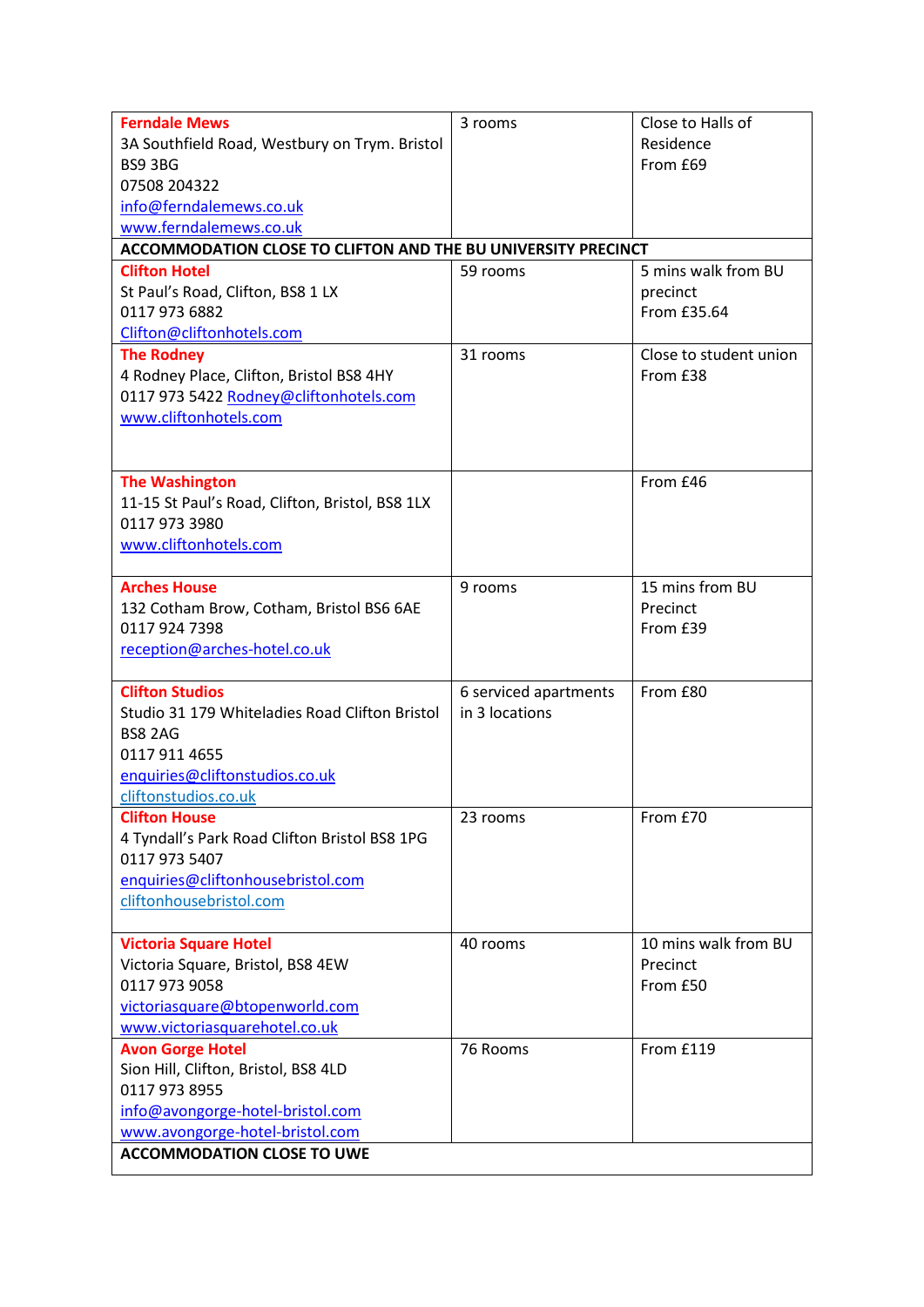| <b>Holiday Inn Express</b><br>Bristol Parkway Business Park, New Rd,<br>Stoke Gifford, Bristol BS34 8TJ<br>0871 902 1604<br>www.ihg.com/holidayinn/hotels/gb/en/ |                        | From £62.72           |
|------------------------------------------------------------------------------------------------------------------------------------------------------------------|------------------------|-----------------------|
| <b>Holiday Inn</b>                                                                                                                                               |                        | From £73.72           |
| Filton Rd, Winterbourne, Bristol BS16 1QX<br>0871 942 9014                                                                                                       |                        |                       |
| www.ihg.com/holidayinn/hotels/gb/en/bristol                                                                                                                      |                        |                       |
| bristol@hibristolfilton.co.uk                                                                                                                                    |                        |                       |
| <b>HOST FAMILIES</b>                                                                                                                                             |                        |                       |
| <b>HOST UK</b>                                                                                                                                                   | Voluntary organisation | Contributing of       |
| Hertfordshire                                                                                                                                                    |                        | maximum £10 per       |
| Tel: 0207 739 6292                                                                                                                                               |                        |                       |
|                                                                                                                                                                  |                        | night. However, hosts |
| https://www.hostuk.org/                                                                                                                                          |                        | do not claim this     |
|                                                                                                                                                                  |                        | contribution.         |
| <b>Homestay</b>                                                                                                                                                  | 35 Hosts available in  | From £25              |
| Ireland                                                                                                                                                          | <b>Bristol</b>         |                       |
| Tel: (0)1 6753010                                                                                                                                                |                        |                       |
| https://www.homestay.com/                                                                                                                                        |                        |                       |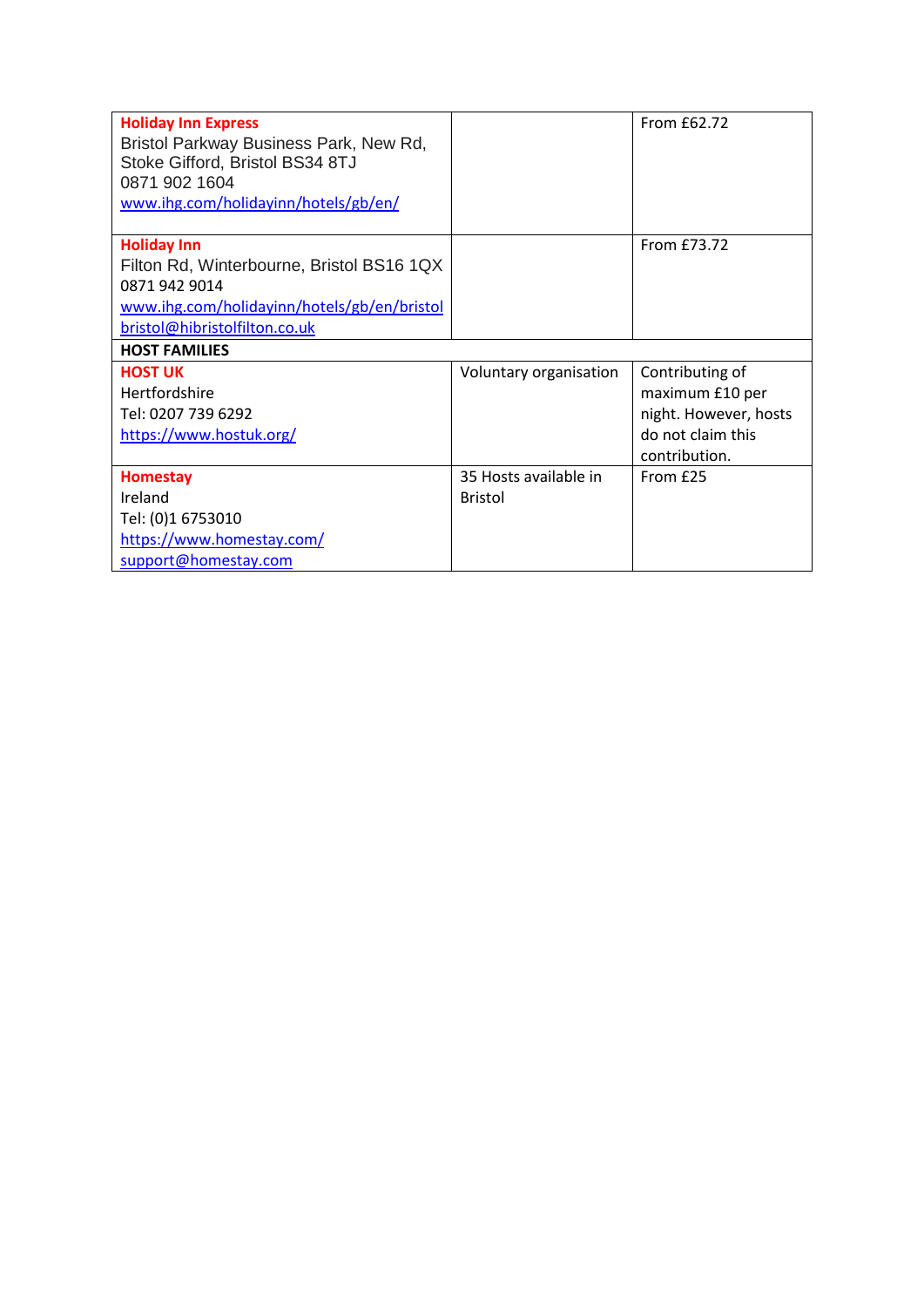## **TRAVEL BETWEEN UWE FRENCHAY CAMPUS, OTHER CITY CAMPUSES AND CITY CENTRE**

| <b>BUS ROUTE FROM FRENCHAY CAMPUS</b>     |                                                 |                   |                          |                   |
|-------------------------------------------|-------------------------------------------------|-------------------|--------------------------|-------------------|
| <b>Service</b>                            | <b>Route</b>                                    | $Mon-Fri$         | <b>Saturday</b>          | <b>Sunday</b>     |
|                                           |                                                 | daytime           | daytime                  | daytime           |
| 19/19A                                    | City Centre - Old Market - Easton - Eastville - | 30min             | 30 <sub>min</sub>        | 60 <sub>min</sub> |
|                                           | Fishponds - Glenside - Frenchay                 |                   |                          | (service 19)      |
| 48A                                       | City Centre - Old Market - Easton - Eastville - | 15min             | 20min                    | 30 <sub>min</sub> |
|                                           | Fishponds - Glenside - Frenchay                 |                   |                          |                   |
| 70                                        | Temple Meads Station - City Centre -            | 15min             | 20min                    | 30 <sub>min</sub> |
|                                           | Montpelier - Cromwell Road - Chesterfield       |                   |                          |                   |
|                                           | Road - Ashley Down Road - Muller Road -         |                   |                          |                   |
|                                           | Filton Avenue - Frenchay                        |                   |                          |                   |
| 71                                        | Bower Ashton - Hotwell Road - City Centre -     | 15 <sub>min</sub> | $\overline{\phantom{a}}$ | $\qquad \qquad -$ |
|                                           | Montpelier - Gloucester Road - Filton Avenue -  |                   |                          |                   |
|                                           | Frenchay                                        |                   |                          |                   |
|                                           |                                                 |                   |                          |                   |
| 72                                        | Temple Meads - City Centre - University of      | 30min             | 60 <sub>min</sub>        | 60 <sub>min</sub> |
|                                           | Bristol - Cotham - Redland - Gloucester Road -  |                   |                          |                   |
|                                           | Filton Avenue - Frenchay                        |                   |                          |                   |
| M1                                        | Cribbs Causeway - Aztec West - Bradley Stoke    | 10min             | 12min                    | 20min             |
| <b>Metrobus</b>                           | - Frenchay - Bedminster - Inns Court -          |                   |                          |                   |
|                                           | Hengrove Park                                   |                   |                          |                   |
|                                           |                                                 |                   |                          |                   |
| M <sub>3</sub>                            | Emersons Green - Lyde Green P+R - Bristol and   | 20min             | 20min                    | 30min             |
| <b>Metrobus</b>                           | Bath Science Park - Emerald Park - Willy        |                   |                          |                   |
|                                           | Wicket - Hambrook - UWE Gardents -              |                   |                          |                   |
|                                           | Frenchay - Stoke Park - Begbrook - Cabot        |                   |                          |                   |
|                                           | Circus - Broadmead - The Centre                 |                   |                          |                   |
| U3                                        | Frenchay - City Centre (term time, runs every   | 20 <sub>min</sub> | 20 <sub>min</sub>        | No service        |
|                                           | 20 mins from 04:45 to 04:05 Monday to           |                   |                          |                   |
|                                           | Saturday)                                       |                   |                          |                   |
|                                           | <b>BUS ROUTE FROM GLENSIDE CAMPUS</b>           |                   |                          |                   |
| 5                                         | City Centre - St Werburgh's - Eastville -       | 30 <sub>min</sub> | 30miN                    | 30 <sub>min</sub> |
|                                           | Stapleton - Glenside - Fishponds -              |                   |                          |                   |
|                                           | <b>Oldbury Court - Downend</b>                  |                   |                          |                   |
|                                           |                                                 |                   |                          |                   |
| 48A                                       | City Centre - Old Market - Easton -             | 15 <sub>min</sub> | 20 <sub>min</sub>        | 30 <sub>min</sub> |
|                                           | Eastville - Fishponds - Glenside -              |                   |                          |                   |
|                                           | Frenchay                                        |                   |                          |                   |
|                                           |                                                 |                   |                          |                   |
| <b>BUS ROUTE FROM BOWER ASHTON CAMPUS</b> |                                                 |                   |                          |                   |